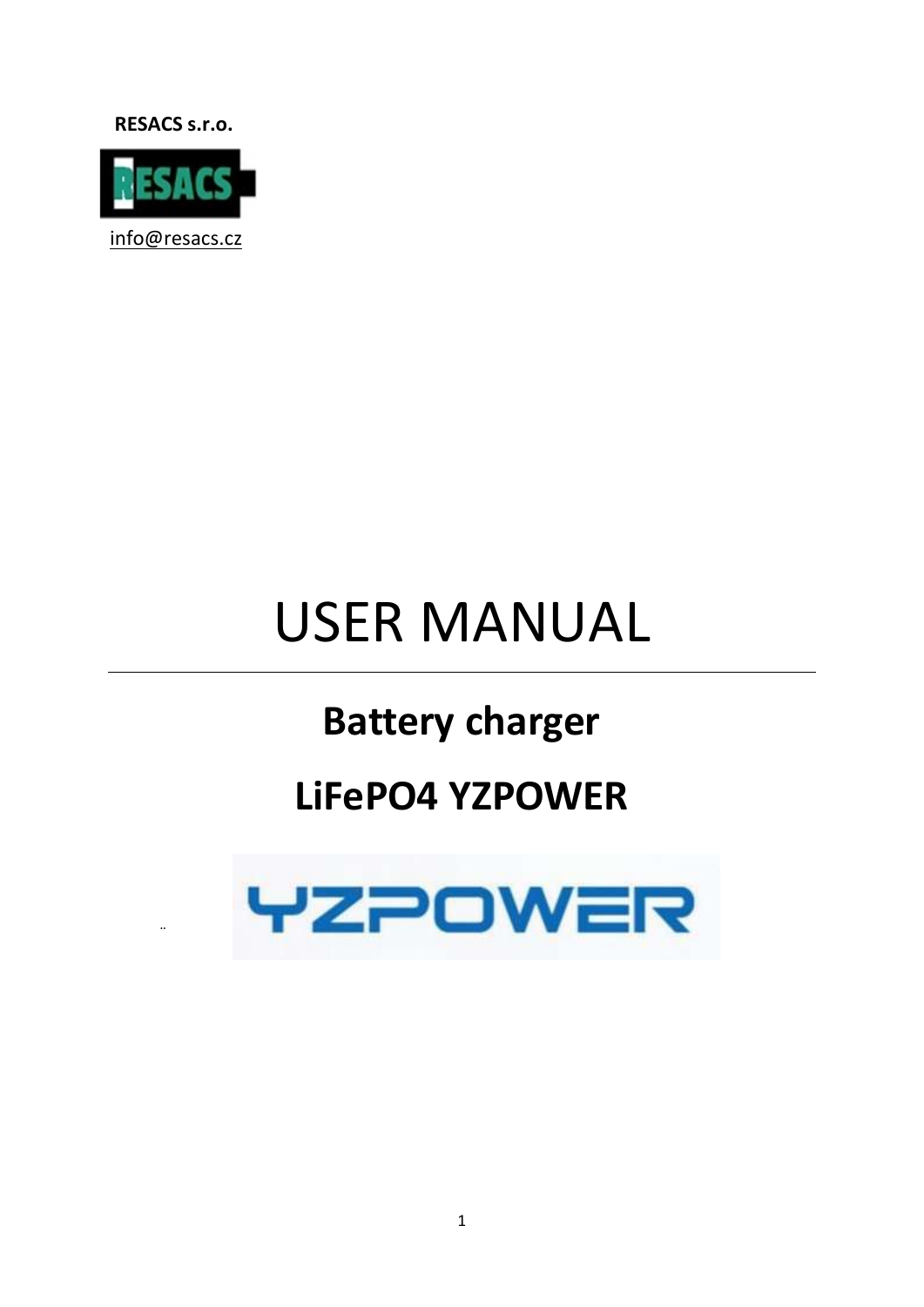#### Parameters:

Automatical battery charger LiFePO4.

Producer: YZPOWER

Technical parameters of the charger model (number of cells in series, input, output, battery voltage, dimensions, weight etc.) are indicated on the charger label or available on the seller´s e-shop.

### General safety instructions:



In case of damage to property, the device or human health caused by the device not being used in accordance with the user manual, the user not only loses the right to warranty but also in these cases the manufacturer disclaims liability for damage to property and human

health!

- $-$  This product is not a toy and it is not intended for children.
- $-$  Unplug the charger from the source of electricity when you do not use it.
- This product does not need to be repaired or adjusted, so please do not disassemble this charger. There is an increased risk of electric shock if the wire is touched.
- Please check the insulation of this device as well as the cable for connection to the power supply.
- Avoid the risk of short-circuiting of connectors or the device. Short-circuiting may cause fire or electric shock.
- Never connect this charger to unapproved 230V mains or mains voltage other than specified.
- The supply of fresh air is important during charging, the ventilation openings on the sides of the device must remain free.
- Do not place this charger on a carpet. Place it on a firm, flat, non-flammable and stable surface.
- $-I$  If you bring the charger from a cold to warm environment, you must first wait for the temperature of the device and the room to equalize. The resulting condensed water could damage the charger.
- $-$  If you connect other devices to this charger, you also need to follow the safety instructions of such devices.
- $-$  Do not apply high mechanical pressure to the device.
- Do not expose this charger to extreme temperatures, direct sunlight, strong vibrations or humidity.
- Do not use or store this charger near an open flame, heaters or other source of high temperatures.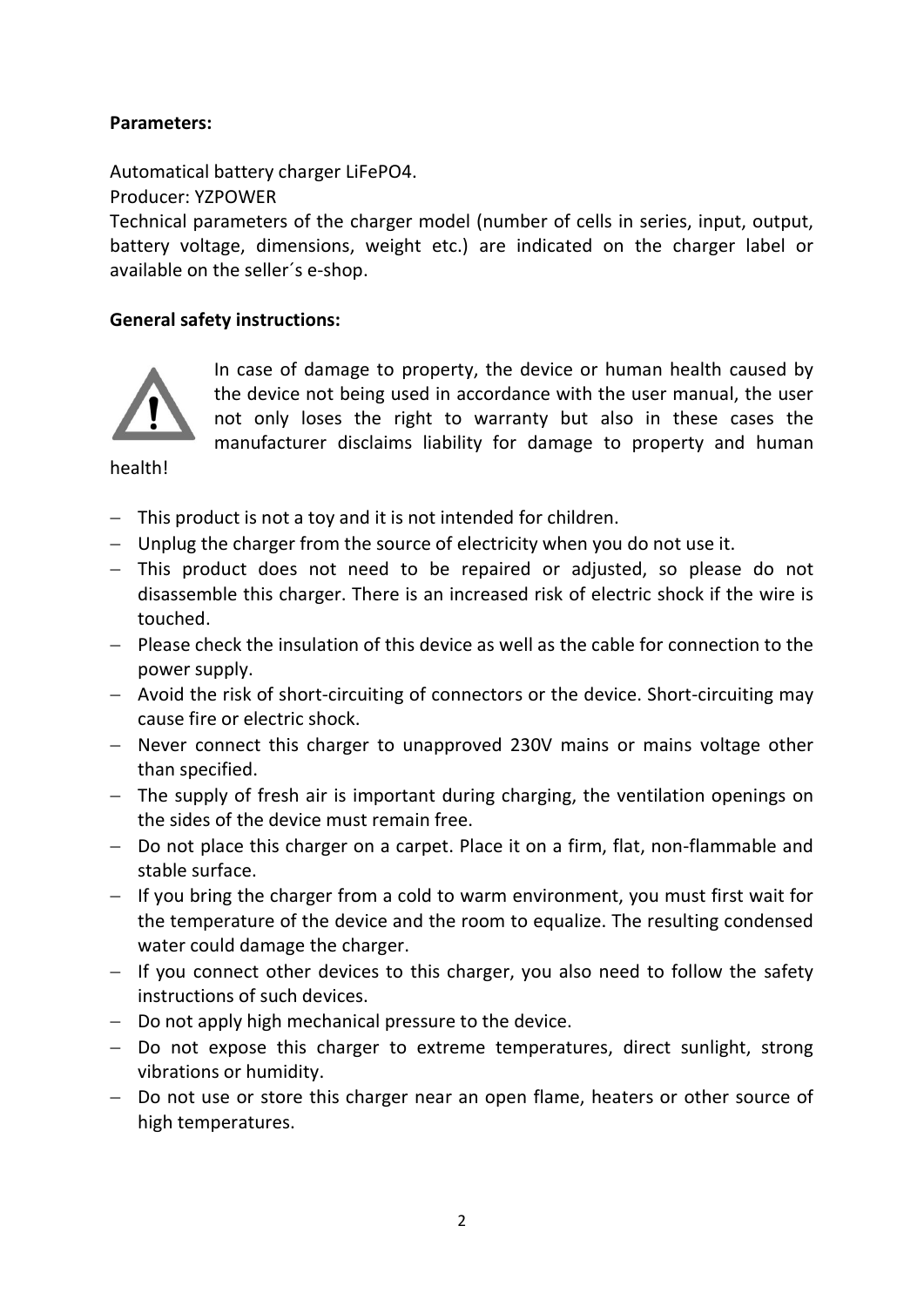- Before using this charger, please check if there is no damage to the device or connection cabels. In case of any damage, please do not use this device! Always unwind and straighten the cabels before use.
- $-I$  If the device is also used for a commercial purpose, the company's safety rules are also binding for the user.
- $-$  In case that this device is used at school, educational facilities, hobby workshops, etc., the supervision of a qualified person is required.

This device can only be used indoors with acceptable conditions, otherwise you will damage the device. Undesirable conditions are:

- high air humidity (above 80 % of relative humidity, condensation)
- humidity
- dust, flammable gases, vapors from cleaning agents, petrol
- high ambient temperature (more than 50 °C). The safe operating temperature of this charger is between -20°C ~ 50°C.
- electromagnetic fields (motors, transformers etc.) or other electric fields.

#### Battery safety:

- $-$  This charger is suitable only for LiFePO4 batteries. If you try to charge any other type of battery, it may cause personal injuries and property damage.
- Do not try to charge batteries which are not intended for recharging.
- $-$  Please follow the instructions of battery producer.
- When inserting the batteries, please pay attention to the correct polarity.
- $-I$  If you are not going to use this charger for a longer period of time, plesase remove batteries from this charger. This will prevent unnecessary damage to the device if the batteries leak. If the batteries are damaged, it is necessary to use protective gloves. The batteries contain acid which can damage your skin.
- $P$  Please keep the batteries out of the reach of children and do not leave them lying around, as they can be swallowed directly by children or animals.
- $-$  Insert only batteries which are equally discharged, as charging old and new batteries at the same time may damage the device during discharging.
- $-$  Do not separate the batteries, do not throw them in fire, do not short-circuit them or do not attempt to charge batteries which are not intended for charging. Otherwise there is a risk of explosion!

### Battery charging:



#### Charging type: CC/CV

Charging parameters of a specific charger model (charging voltage, charging current etc.) are indicated on the charger label or available on the seller´s e-shop.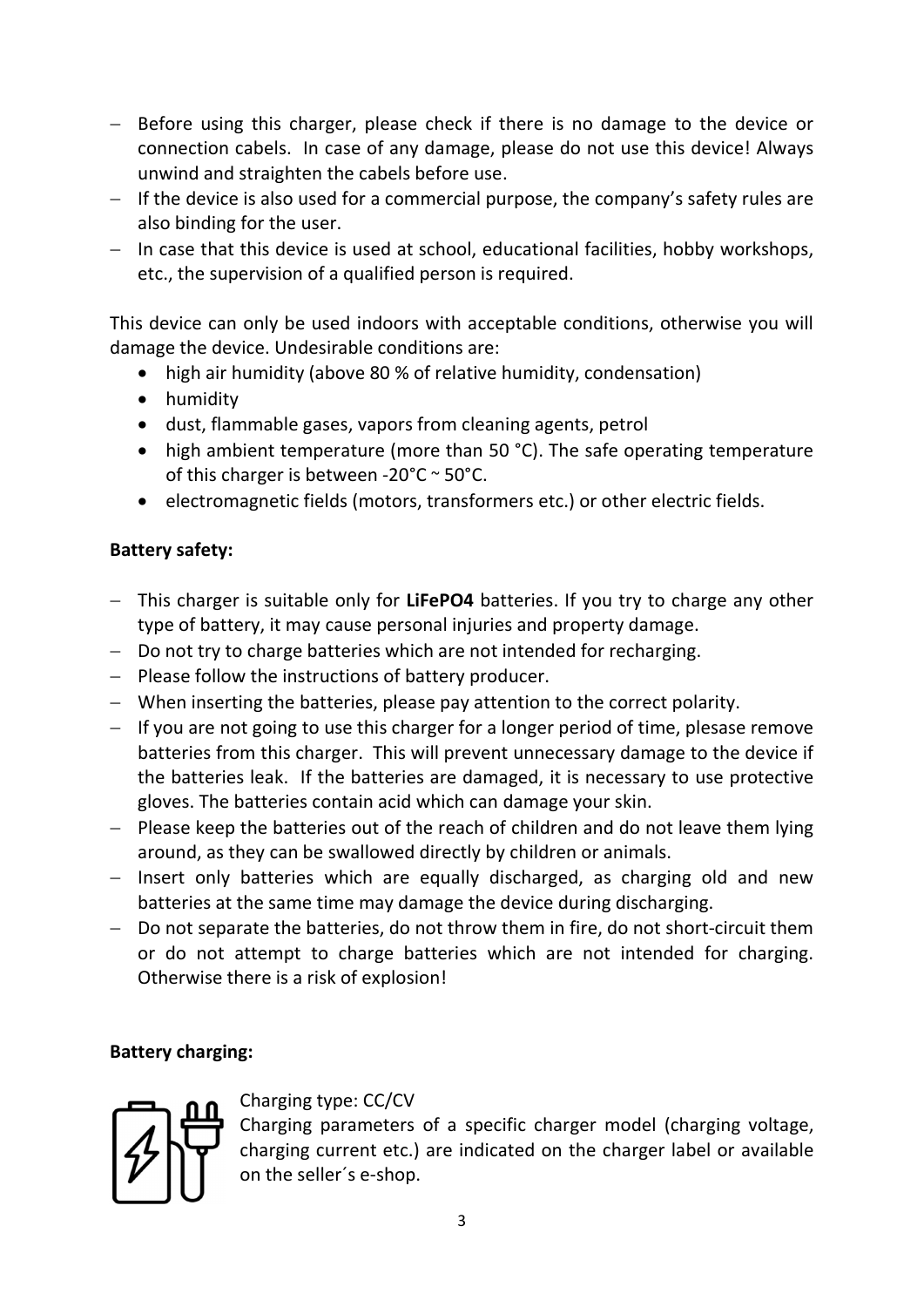- Always charge batteries of the same type, size and capacity at the same time.
- $-$  It is recommended to connect the charger to the batteries using croco clips.
- $-$  Connect the charger to a 230V mains socket.
- $-$  The charging process will start automatically and it will stop after the charging is complete.
- The process of charging is indicated by the red colour on the LED indicator.
- As soon as the batteries are fully charged, the LED indicator will turn green. At this time, you can remove the batteries from the charger.
- $-$  Please do not interrupt the charging cycle before it stops automatically. Also please do not disconnect the battery before the charging cycle has stopped.
- $-I$  If the battery is damaged or if any other defect occurs, the LED indicator starts to flash (red/green). If the polarity is reversed, the charger will not start the charging process.

#### Maintenance, care and disposal:

It is not necessary for the user to clean, adjust or repair any part of this device, and therefore do not disassemble the charger under any circumstances. Please use only a dry antistatic cloth for cleaning. Never use aggresive cleaning agents or solvents. Also please disconnect this device from the power supply before cleaning.



In the interest of nature protection and possible reuse of raw materials, take the damaged or unused device to a collection point for electrical scrap. The symbol of the crossed-out wheeled-bin informs the user, that he/she is obliged to hand over the product marked in this way to a collection point for electrical scrap, so that the waste can be disposed of ecologically and usable raw materials

can be used for further production.

The user is obliged by law to return empty or damaged batteries to places designated for this purpose, such as a shop or a place for collecting raw materials. It is forbidden to dispose of batteries together with municipal waste! Therefore, a symbol is placed on all batteries and accumulators to draw attention to these waste management laws. Important for marking is the content of heavy metals – either Cd = Cadmium, Hg = Mercury or Pb = Lead. This mark of chemical composition can be found under the crossed-out wheeled-bin symbol.

#### Warranty conditions:

 RESACS s.r.o. provides a warranty for a period of 24 months from the date of sale of the product to the final user.